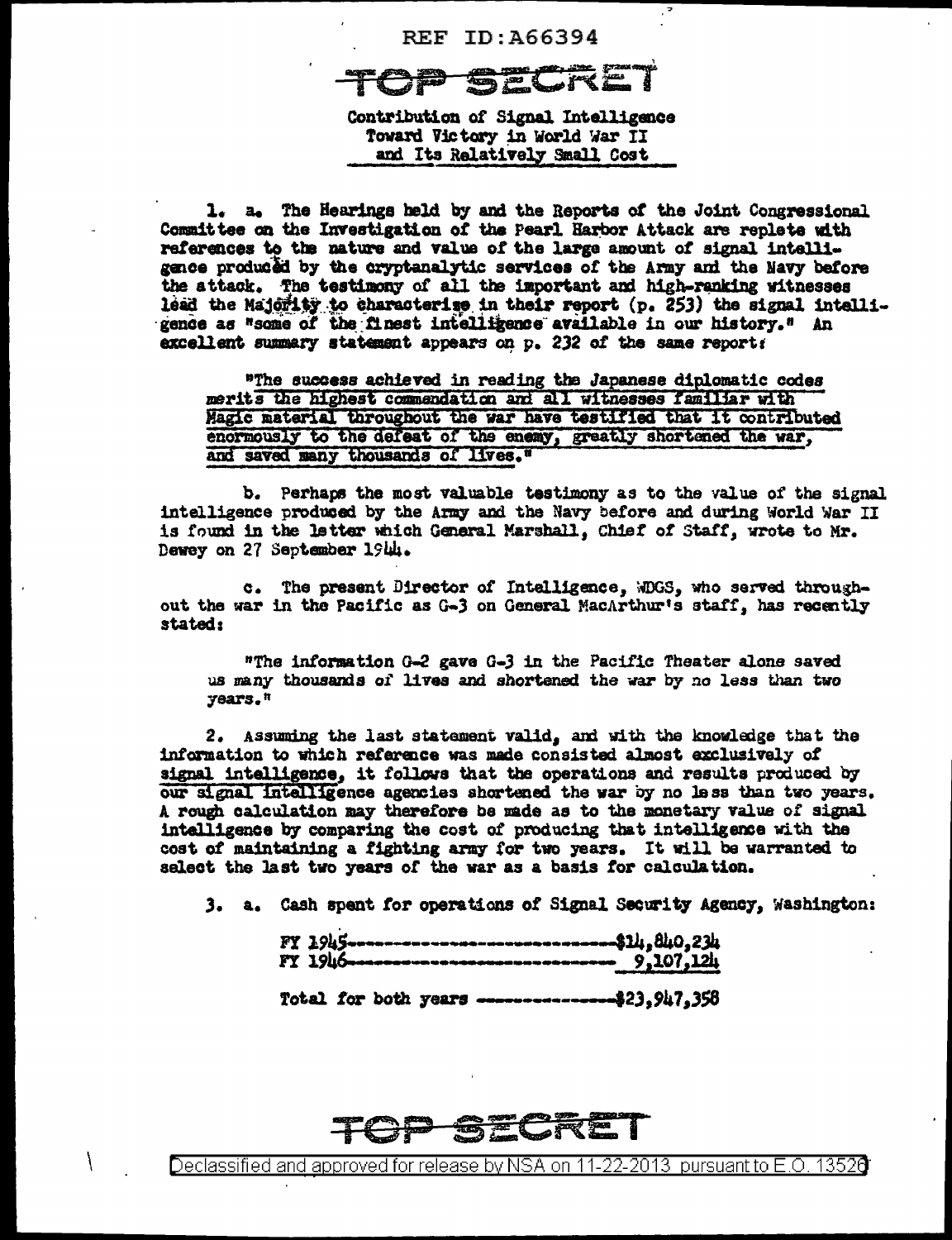

b. Estimated cost of pay and allowances for military personnel at Signal Security Agency, Washington:

|  |  | Total for both years ------------------\$ 8,862,120 |  |
|--|--|-----------------------------------------------------|--|

c. Cost of plant, Arlington Hall Station\*

| Original real estate ------------------\$ 650,000<br>Furnishings with purchase -----------                                      | 40,000 |
|---------------------------------------------------------------------------------------------------------------------------------|--------|
| New construction ------------------ 5,560,000                                                                                   |        |
| Total cost $\cdots$ $\cdots$ $\cdots$ $\cdots$ $\cdots$ $\cdots$ $\cdots$ $\cdots$ $\cdots$ $\cdots$ $\cdots$ $\cdots$ $\cdots$ |        |

\*No deduction is made for normal depreciation.

d. Cost of supplies and services (estimate);

| Requisitions through Supply --------- 2,500,000<br>Branch            |  |
|----------------------------------------------------------------------|--|
| Communications service for -------- 2,000,000                        |  |
| two years<br>Total cost ---------------------------\$ $\mu$ ,500.000 |  |

e. Estimated cost of overseas operations

For two years at  $32,500,000$  per year  $\rightarrow 35,000,000$ 

Recapitulation

| a www.conceres-assessess-concerere\$23,947,358 |  |
|------------------------------------------------|--|
| $b$ $\sim$ 0.862.120                           |  |
|                                                |  |
|                                                |  |
|                                                |  |
|                                                |  |

Total cost for two years -------------\$48,559,478

4. Since it is difficult to state how much of the COMINT provided overseas commands was produced by the Army and how much by the Navy, it will be assumed that both Services contributed equally in this regard. Also, it is assumed that the dost of operating the Navy COMINT service was approximately the same as that of the Army, that is, approximately \$48,559,478. Calling it \$50,000,000 for each Service, the total cost was \$100,000,000.

5. The total appropriations for the two Services for the FY 1945 and 1946 were as follows:

 $\overline{2}$ 

carbon communication

TOP Smoking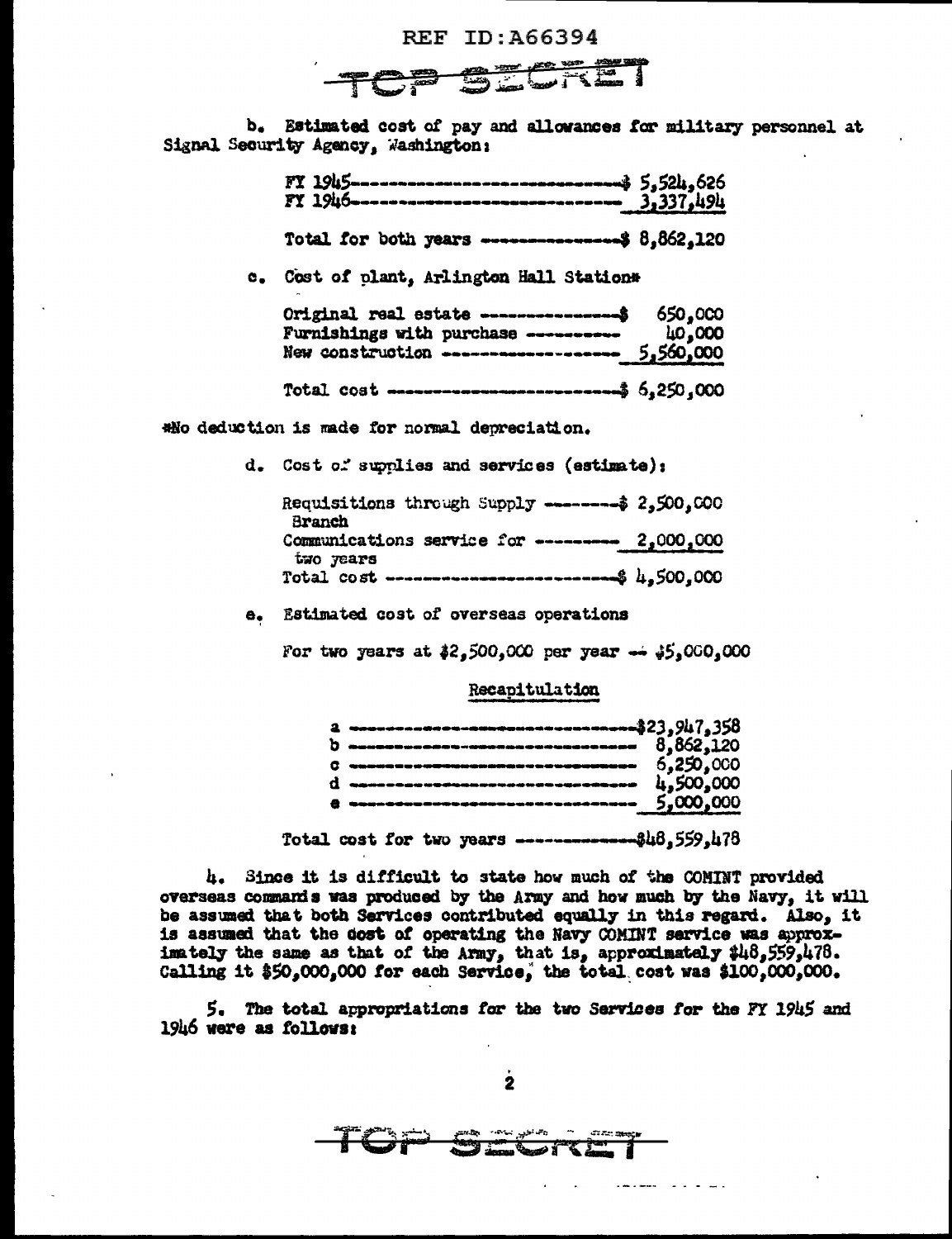## **REF ID: A66394**

 $\frac{1}{\log n}$  $\overline{a}$ T ≈ ز  $\frac{1}{2}$ 

| Army 1945---------------------------------\$15,435,000,000 |  |
|------------------------------------------------------------|--|
| Navy 1945------------------------------ 29,493,000,000     |  |
| Army 1946------------------------------ 21,497,000,000     |  |
| Navy 1946----------------------------- 23,477,000,000      |  |
| Total ----------------------------------\$89,902,000,000   |  |
| Approximately -------------------------- 90,000,000,000    |  |
| Add for other quasi-military                               |  |
| functions carried on for                                   |  |
| activities directly connected                              |  |
| with the war------------------------------\$10,000,000,000 |  |
| Total ----------------------------------\$100,000,000,000  |  |

6. Ratio of total cost of COMINT Services to total cost of war for two years:

$$
\frac{100,000,000}{1000,000,000} = \frac{1}{1000}
$$

That is, one dollar spent COMINT-wise is worth One thousand spent otherwise.

रेडे

 $\sum_{i=1}^{\infty}$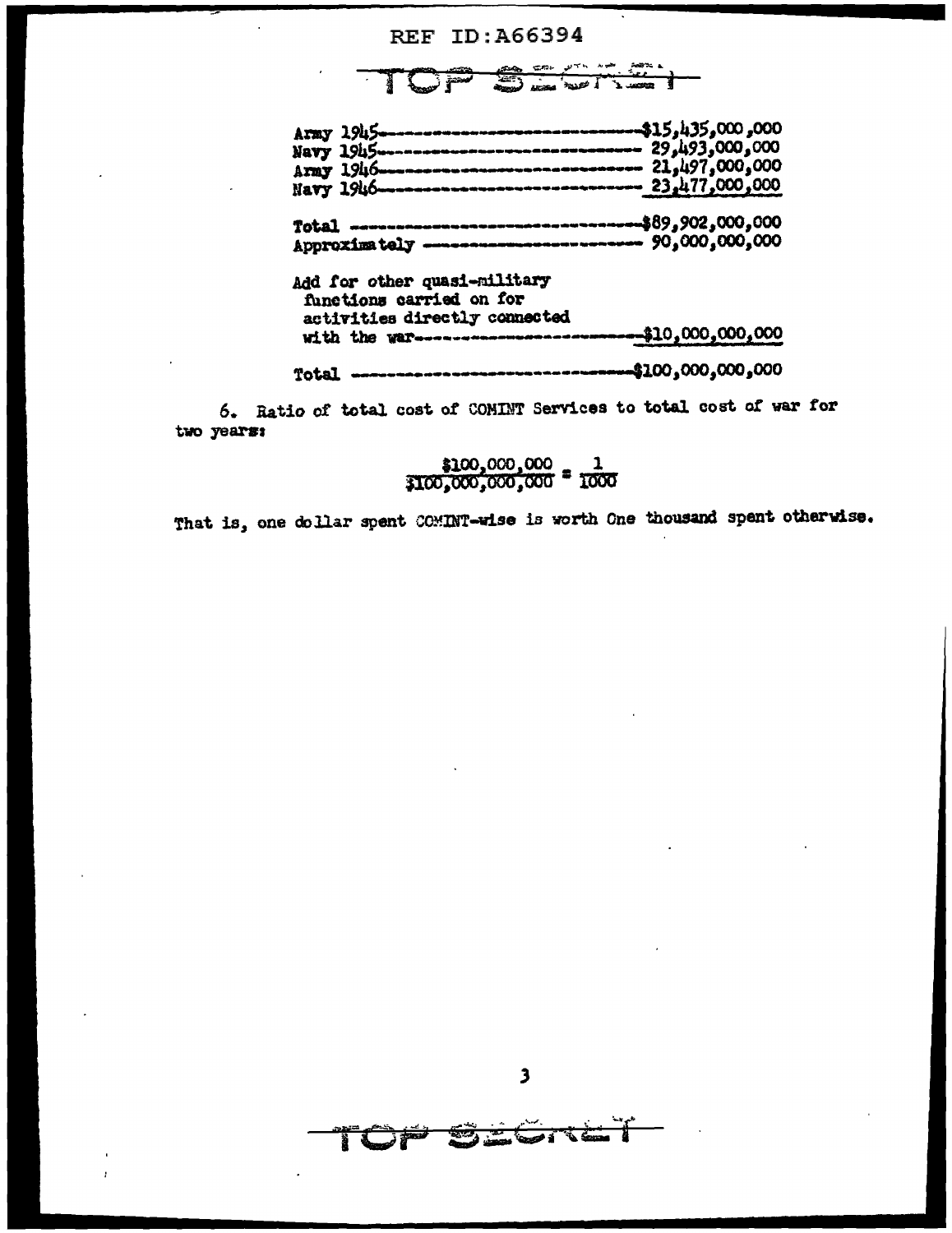**REF ID: A66394** 

TOP SECRET

In his recently published memoirs. Winston Churchill tersely appraises the contribution of communication intelligence in these guarded comments on the battle of Midway, which I quote: "It is difficult to exaggerate the importance of this memorable American victory, not only to the United States, but to the whole allied cause.  $\mathscr{H}_{\Gamma}$  The American intelligence system was successful in penetrating the enemy's most closely guarded secrets well in advance of events. Finus Admiral Nimitz, albeit the weaker, was twice able to concentrate all the forces he had in sufficient strength at the right time and place. When the hour struck this proved decisive.  $g$ The importance of secrecy and the dire consequences of leakage of information in war are here proclaimed." Unquote.